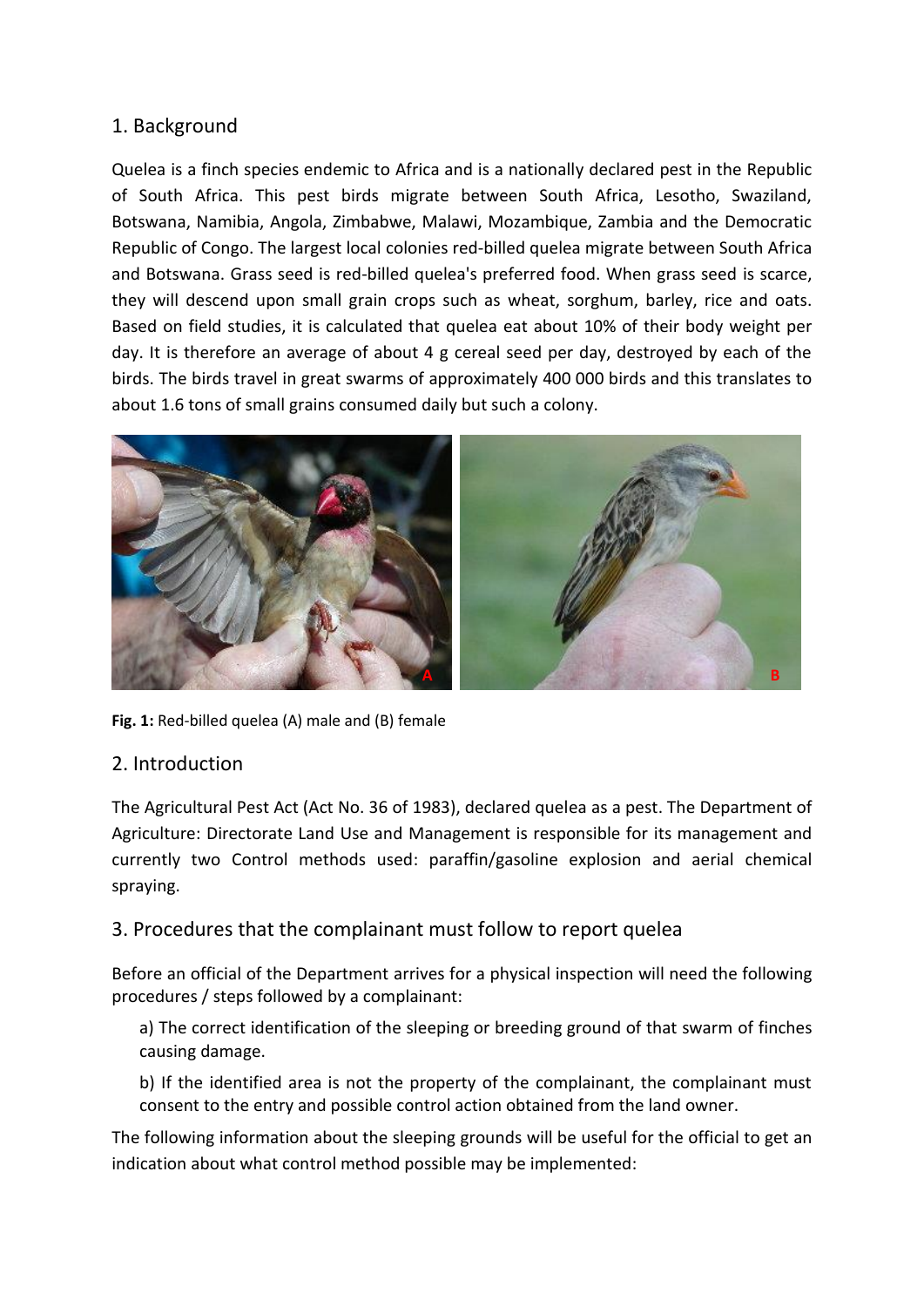- Type of habitat eg. gum plantation
- Area size in hectares (estimate)

The complainant can contact Mr John Tladi with the above information (numbers below to text) for logging quelea swarms. After which the complainant will call one of the Departmental Inspectors and make an appointment for an inspection to be done with the complainant at the specified sleeping or breeding grounds.

4. Responsibilities of the complainant before, during and after a particular control method

#### 4.1 Paraffin / petrol explosion

- Collect empty poison drum (Officer will determine the size during the inspection).
- Transport of empty drums to the nearest supplier of paraffin or petrol (Cooperative or local petrol station. The relevant supplier must accept fuel cards).
- Transportation of full bins to the specified area.
- Accessibility of area for explosives expert (e.g. making footpaths through habitat/forest).
- Provide manual labour for the placement of bins in the forest.
- Perform reasonable requests from officer to the best of his ability.
- Clearance of "site" to control action.
- Informing local residents about planned control action.
- Provide fire hazard precautions if so requested by the officer.

## 4.2 Areal Chemical Sprays

- Making torches that will be used to give an indication to the pilot of the layout and size of the control area (empty oil or beverage cans, steel pole, Mutton cloth or sack and ±5 liters of diesel). The officer will determine how many torches will be needed.
- Removal of any people, sheep, cattle and poultry from the affected area.
- Provide adequate manual labour for clearing poisoned and dead finches. The work must be at sunrise in the control area to ensure that no non-target species of birds (eagles, hawks, etc.) are in the area.
- Inform workers that any poisoned or dead animal in the area is not used for food.
- Destroy all poisoned animals by burying or burning such animals.

## 5. Contact phone numbers

## **Mr. John Tladi**

Assistant Director: Migrant Pests

(012) 319 7568

082 457 3741